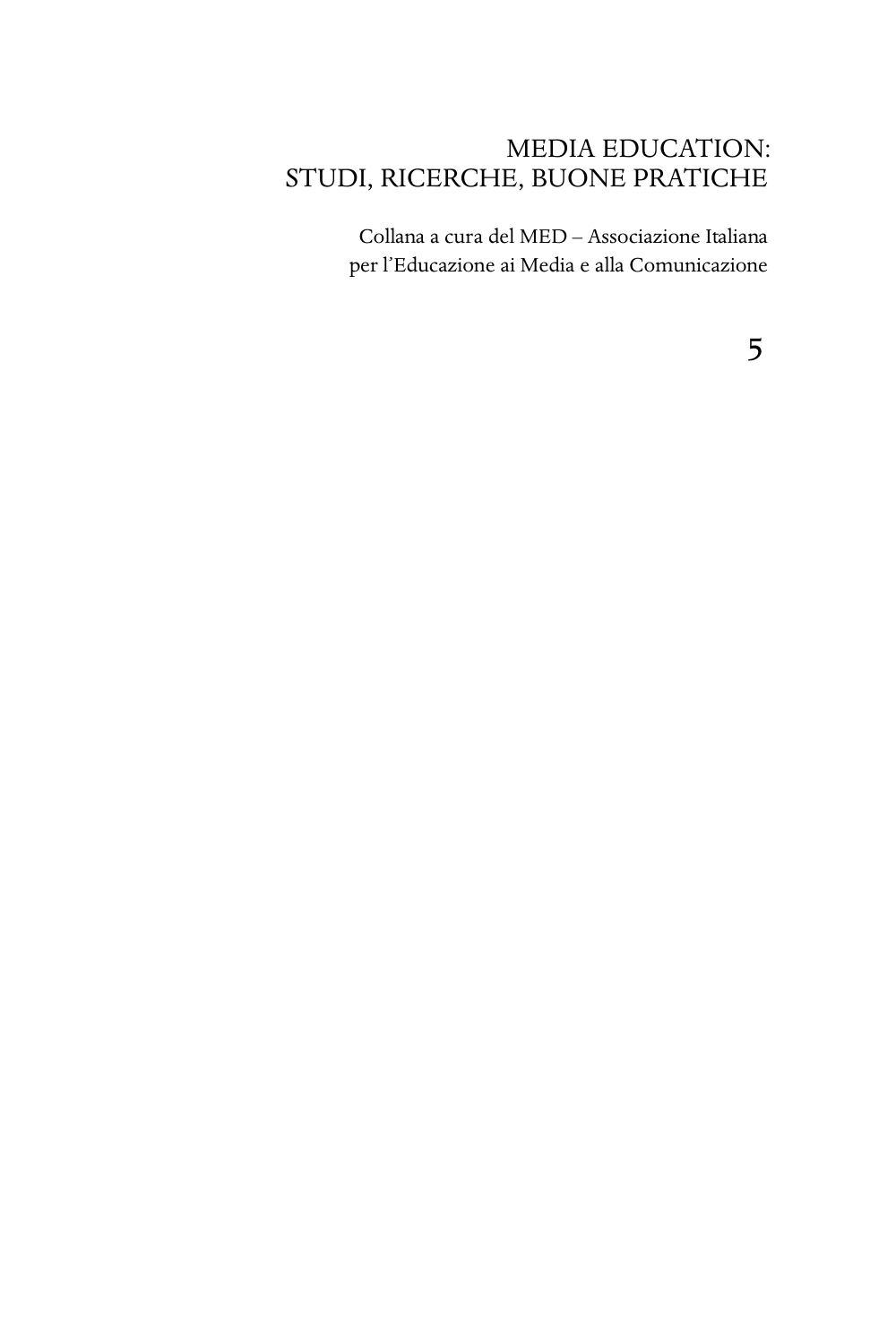#### *Direttori*

Gianna Maria C Università degli Studi di Palermo

Luciano DI MELE Università Telematica Internazionale UNINETTUNO

Alberto P Università di Torino

Maria R Università degli Studi di Firenze

#### *Comitato scientifico*

Piermarco AROLDI Università Cattolica del Sacro Cuore di Milano

Évelyne B Ministère de l'Èducation Nationale

David BUCKINGHAM University of London

Antonio C Università degli Studi di Firenze

Roberto F Università di Bologna – Alma Mater Studiorum

Paolo Maria F Università degli Studi di Milano–Bicocca

Giovannella G Università della Calabria

Renée H University of Rhode Island

José Manuel Pérez Tornero Universitat Autònoma de Barcelona

Roberto T Università di Torino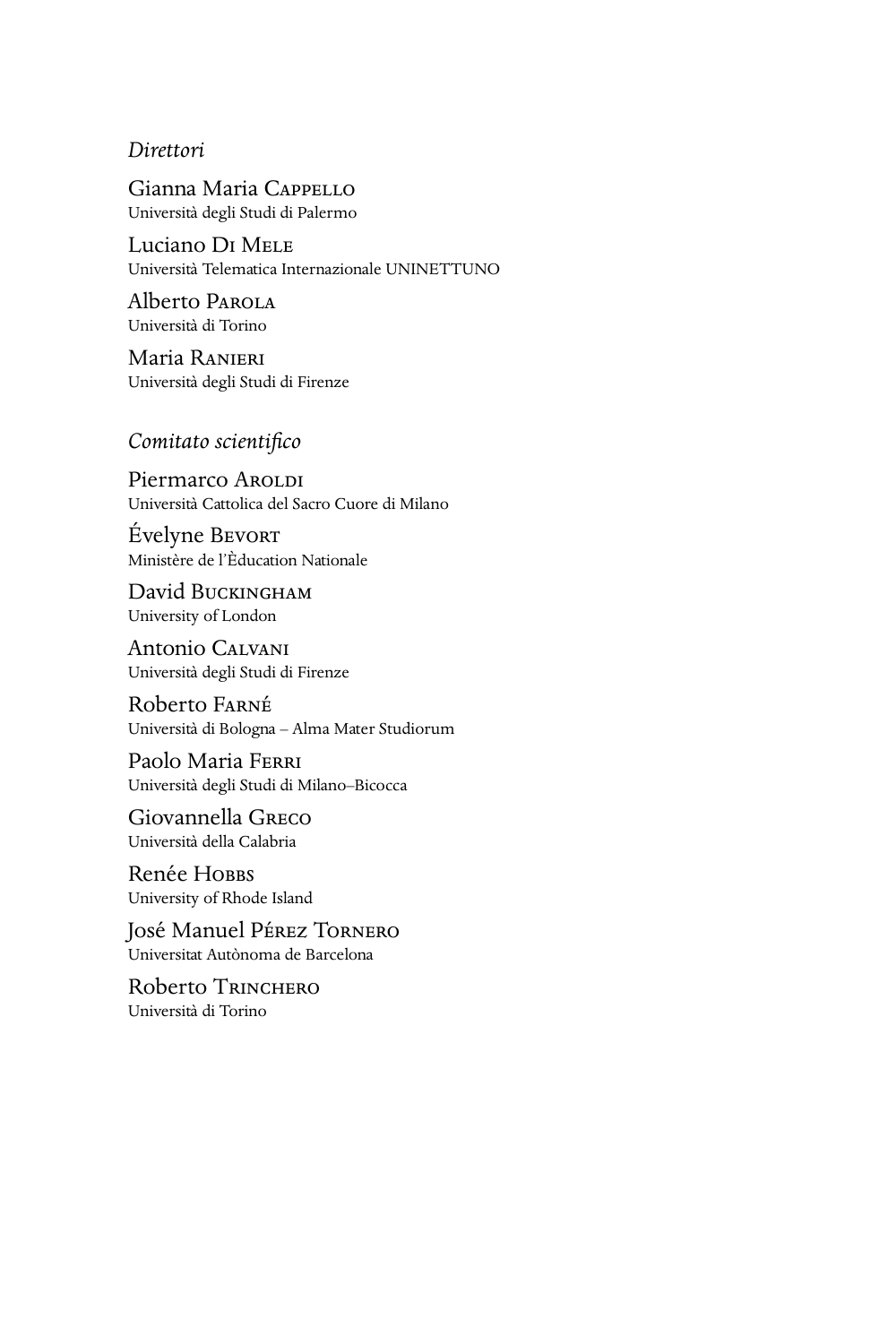### [MEDIA EDUCATION:](http://www.aracneeditrice.it/aracneweb/index.php/collana.html?col=med) [STUDI, RICERCHE, BUONE PRATICHE](http://www.aracneeditrice.it/aracneweb/index.php/collana.html?col=med)

Collana a cura del MED – Associazione Italiana per l'Educazione ai Media e alla Comunicazione



La collana a cura del MED (Associazione Italiana per l'Educazione e ai Media e alla Comunicazione) prosegue il suo percorso di formazione e di ricerca nel campo scientifico della Media Education. Al pari della rivista « Media Education: Studi, Esperienze, Buone pratiche », attiva dal marzo del 2010, è stata fortemente voluta dal fondatore della nostra Associazione, Roberto Giannatelli, uno dei primi studiosi ad aver portato la *media education* all'interno dei confini delle nostre università e delle nostre scuole che ci ha lasciati nell'ottobre del 2012. I primi dieci volumi pubblicati dal MED hanno aperto un orizzonte in Italia ancora inesplorato, una prima collezione di riflessioni e lavori scientifici mai apparsa prima nel nostro paese.

La collana ora riparte con nuovo editore e si propone di stimolare la realizzazione di ricerche e la pubblicazione delle opere più interessanti in relazione all'educazione ai media e all'uso dei media nella scuola (e nel territorio) allo scopo di migliorare l'apprendimento dei nostri alunni e di sviluppare competenze mediali e digitali utili per affrontare la complessità del mondo odierno e per costruire una professionalità futura, anche in riferimento alle Indicazioni nazionali per il Curricolo scolastico.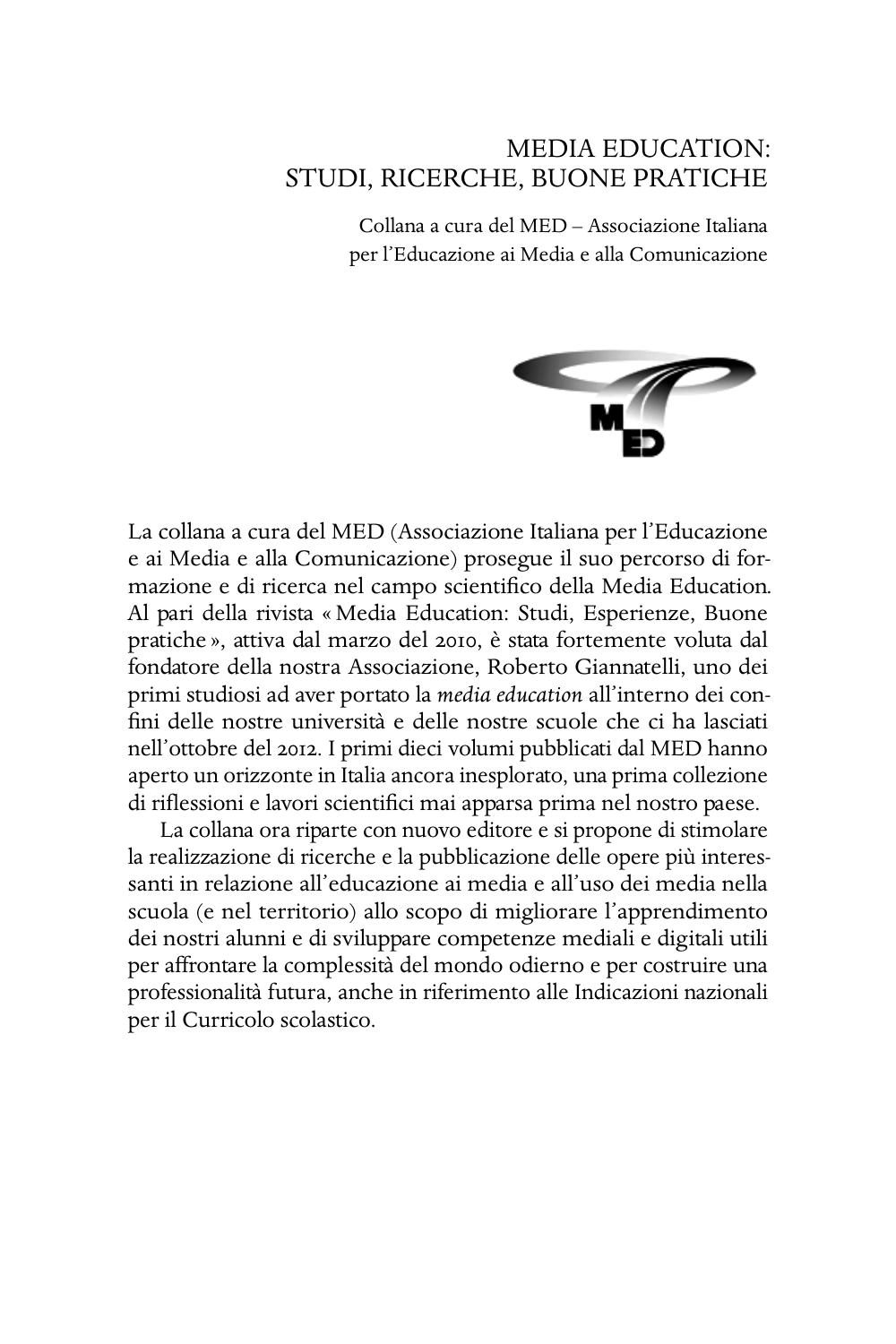Opera pubblicata con il contributo del Dipartimento di Scienze della Formazione e Psicologia dell'Università degli Studi di Firenze.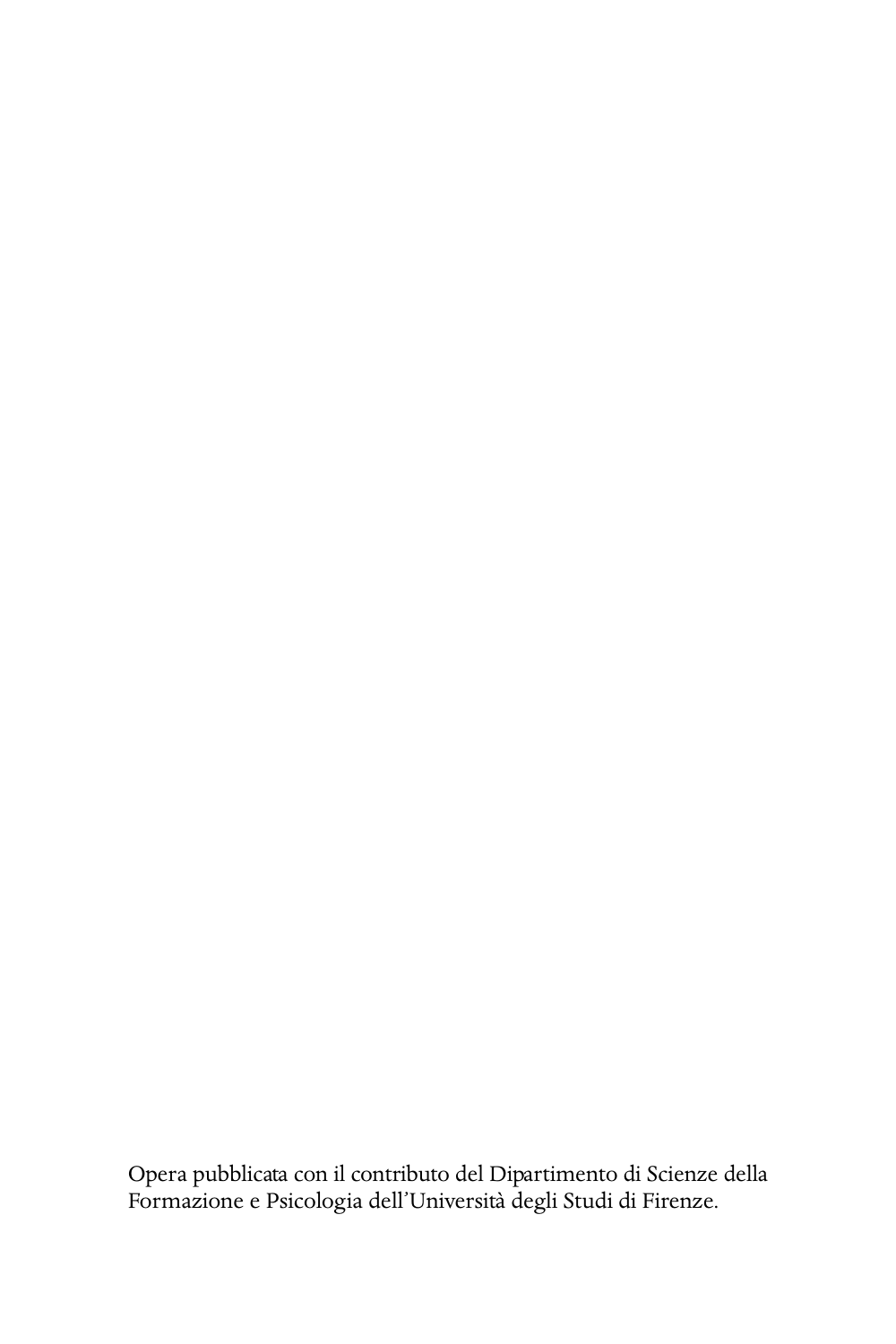# **Teacher Education & Training on ICT between Europe and Latin America**

*edited by*

Maria Ranieri Laura Menichetti Martha Kaschny Borges

> *Contributi di* Gianfranco Bandini Raffaella Biagioli Stefania Bocconi Isabella Bruni Stefania Carioli Giovanna Del Gobbo Francesco Fabbro Andreas Robert Formiconi Martha Kaschny Borges Laura Menichetti Andrea Nardi Sabrina Panesi Davide Parmigiani Juliana E. Raffaghelli Maria Ranieri Laura Viera Pizzi

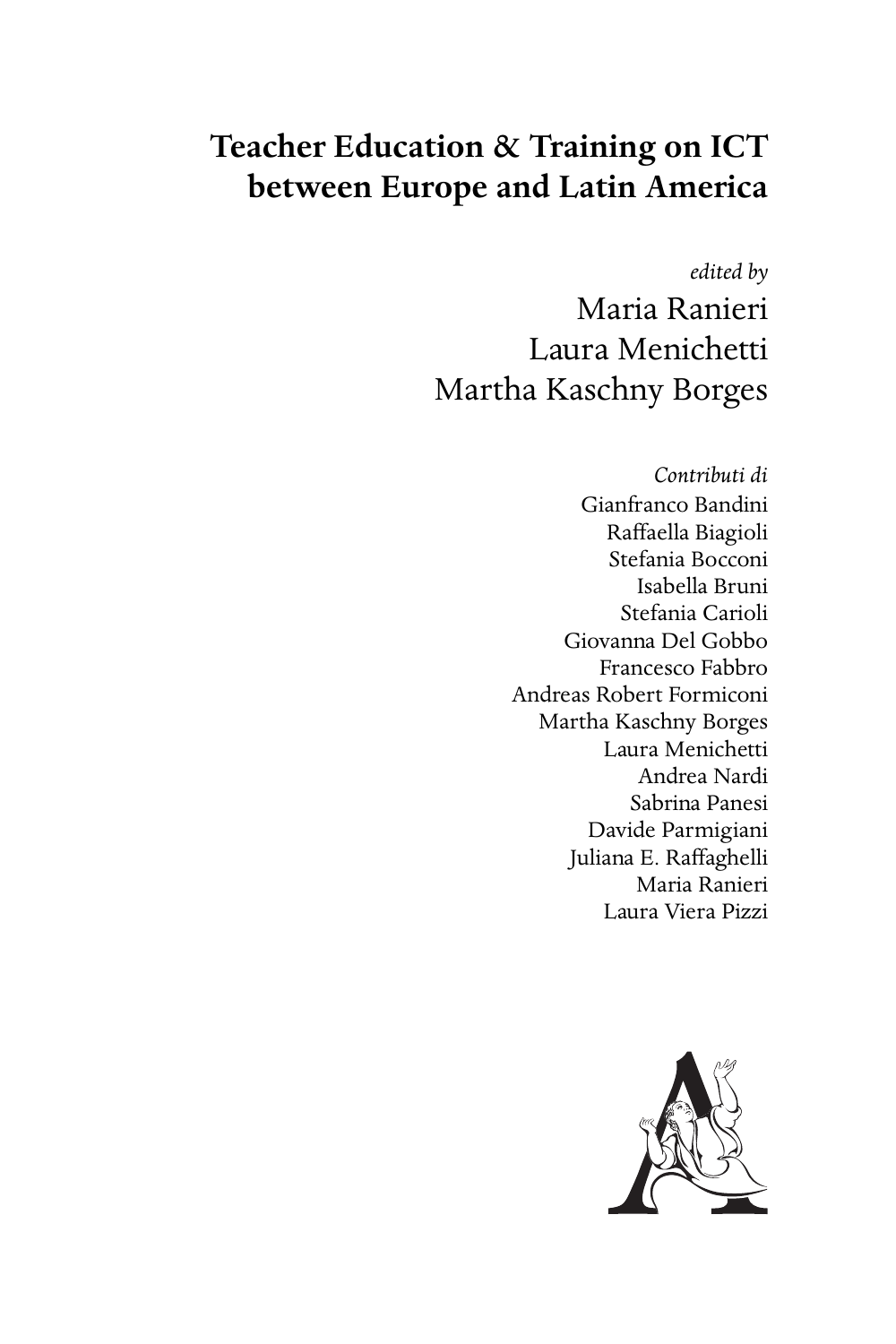

<www.aracneeditrice.it> <info@aracneeditrice.it>

Copyright © MMXVIII Gioacchino Onorati editore S.r.l. – unipersonale

> <www.gioacchinoonoratieditore.it> <info@gioacchinoonoratieditore.it>

> > via Vittorio Veneto, ooozo Canterano (RM)  $(06)$  45551463

ISBN 978-88-255-2102-3

*No part of this book may be reproduced by print, photoprint, microfilm, microfiche, or any other means, without publisher's authorization.*

I *st* edition: December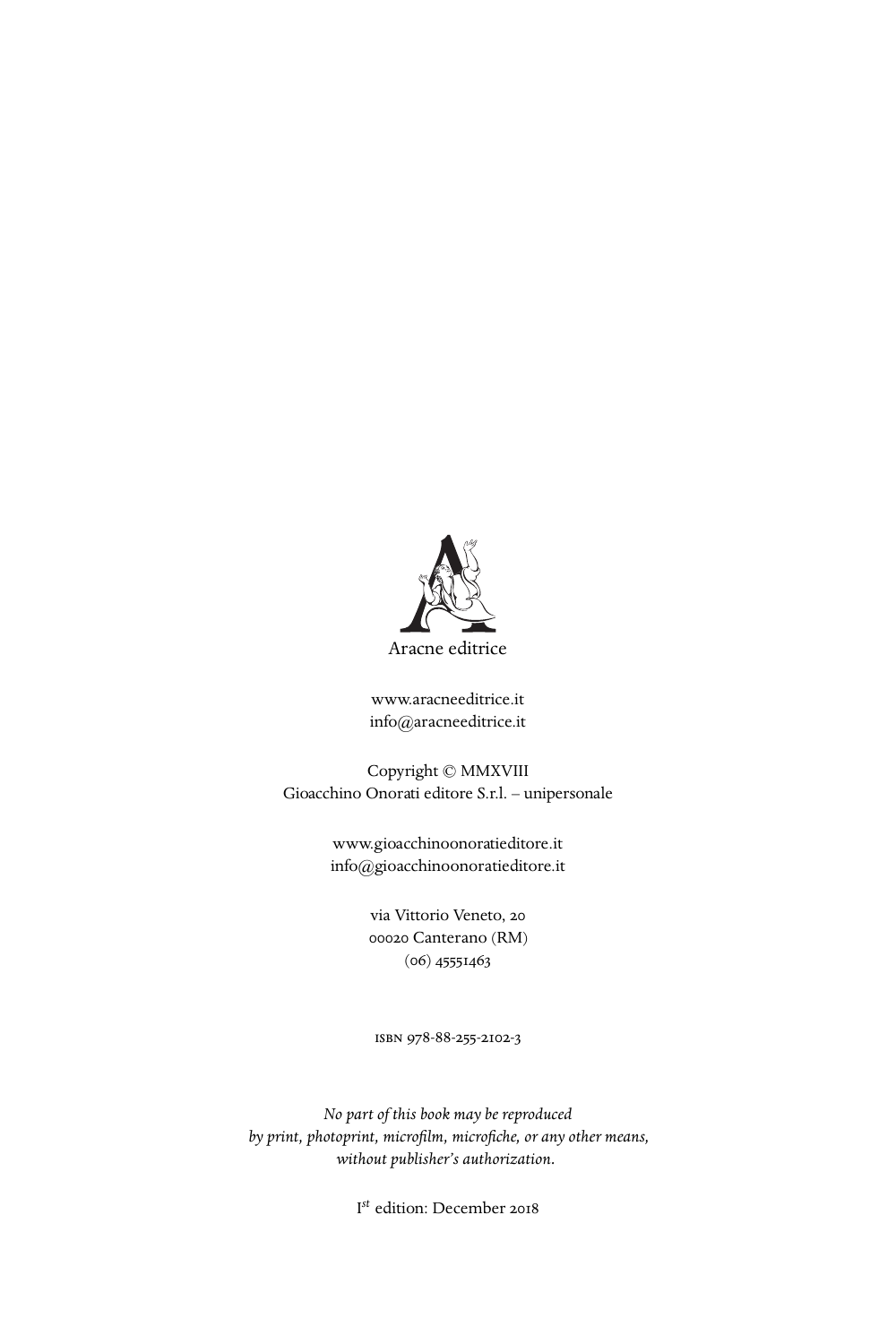## **Contents**

 Introduction *Maria Ranieri, Laura Menichetti, Martha Kaschny Borges*

### Part I **International perspectives**

- Teacher training and ubiquitous education: challenges for research in Brazil *Martha Kaschny Borges*
- 27 Intercultural teaching for International teachers *Davide Parmigiani*
- Teachers' professional learning and competence in the digital era: the DigCompEdu framework *Stefania Bocconi, Sabrina Panesi*
- Digital competences in teachers' training. A glance on critical issues and a focus on Brazil *Giovanna Del Gobbo, Laura Viera Pizzi*
- Intercultural and media competences in teacher training from a European perspective: the MEET Toolkit *Maria Ranieri, Francesco Fabbro, Andrea Nardi*
- Online Teacher–Training and Development for Minor Migrants Education & Inclusion *Raffaella Biagioli*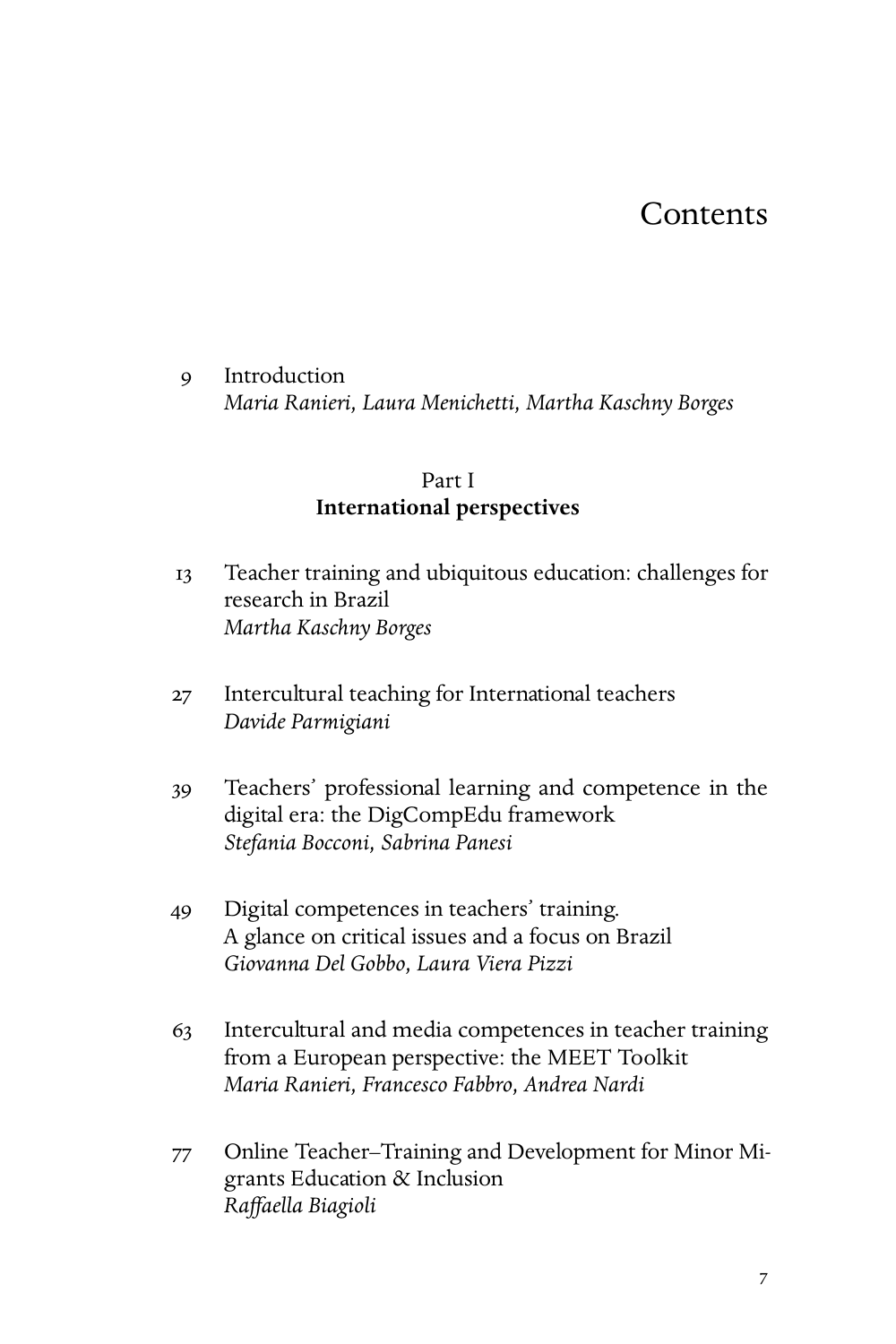- Contents
	- Educators' Data Literacy. Supporting critical perspectives in the context of a "datafied" education *Juliana E. Raffaghelli*

### Part II **National experiences**

- Using Digital Public History for future teacher training. Opportunities, challenges, implications for practices *Gianfranco Bandini*
- A step back into the future. Recovering Papert's lesson using free software tools *Andreas Robert Formiconi*
- Visible traineeship. A video–enhanced path for pre–service teachers' competences *Laura Menichetti*
- Thinking aloud about digital pictures. How to promote reading comprehension in Teacher Education *Stefania Carioli*
- Teachers and professional development. The experience of an online post–graduate course at the University of Florence *Isabella Bruni*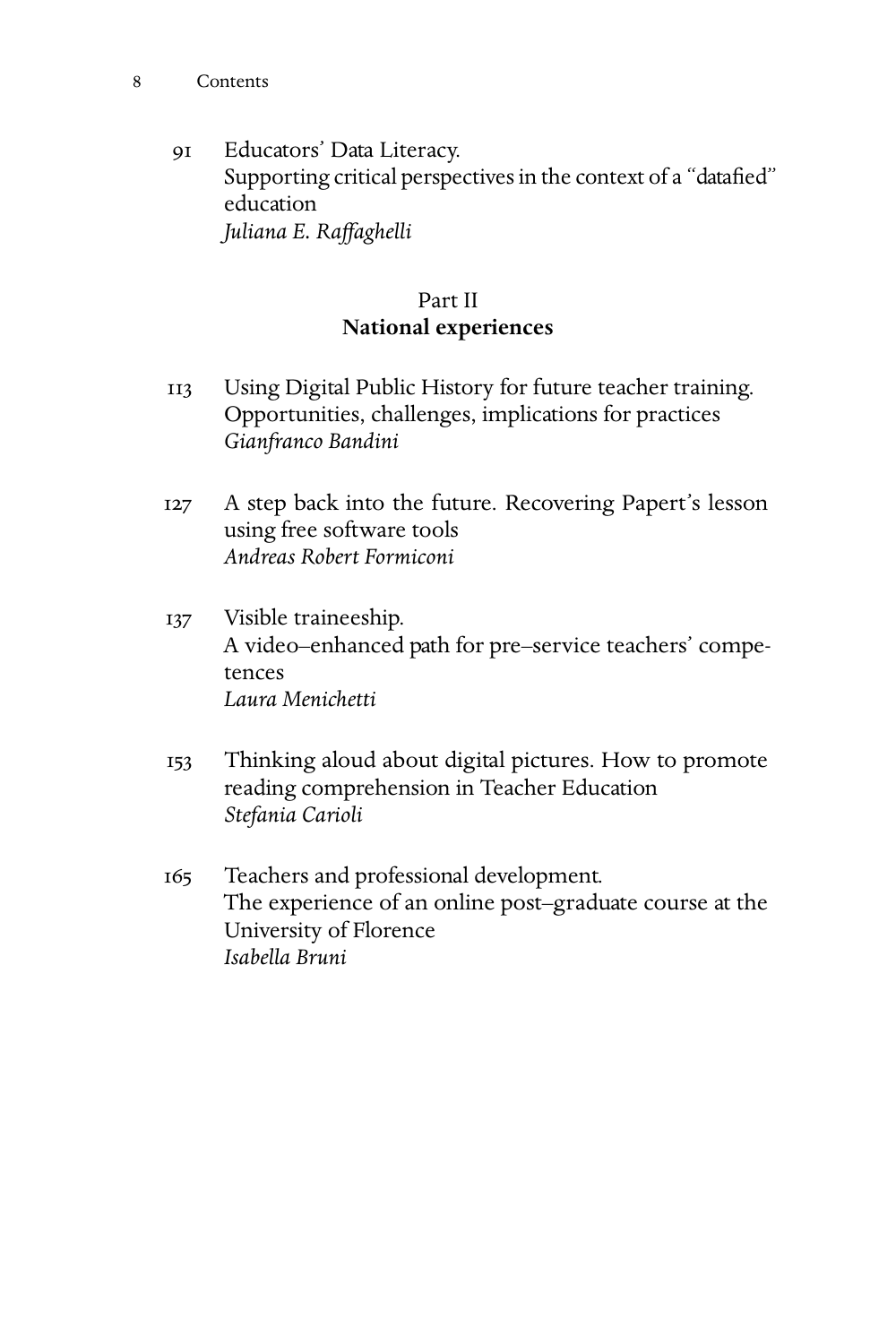# Introduction

MARIA RANIERI, LAURA MENICHETTI, MARTHA KASCHNY BORGES<sup>\*</sup>

In many countries around the globe, the mission and the organisation of schools are changing and, therefore, also the role of teachers and what is expected from them (OECD, 2017). Teachers are increasingly asked to face new challenges including teaching in multicultural classrooms; integrating students with special and different learning needs; developing digital, media and information literacies for preparing their students; using information and communication technologies (ITC) effectively for teaching, and so on.

In this context, new challenges are also emerging for Teacher Education and Training. On one hand, the higher education system is required to rethink its educational offer in order to innovate both contents and methods of academic teaching. From this point of view, it is well known the call for the renewal of academic pedagogies by the side of international bodies such as the OECD (Hénard & Roseveare, 2012) or the High–Level Group on the Modernisation of Higher Education (McAleese *et al.*, 2013), which are recommending public institutions to support the improvement of quality teaching and learning at the university level.

On the other hand, the challenge of in–service teacher professional development is still in place with a myriad of heterogeneous and ephemeral initiatives, a plethora of methodological models for teacher professional development and a consistent amount of uncertain results about the effectiveness of interventions (see, for example, the case of innovation of teaching practices in OCDE, 2015).

With all this in mind, this book collects a series of contributions which were presented and discussed during the international work-

<sup>∗</sup> Maria Ranieri, University of Florence, Italy; Vice–President of the Italian Association of Media and Communication; Laura Menichetti, University of Florence, Italy; Martha Kaschny Borges, State University of Santa Catarina, Graduate Program in Education, Brazil [\(www.udesc.br\)](http://www.udesc.br/).